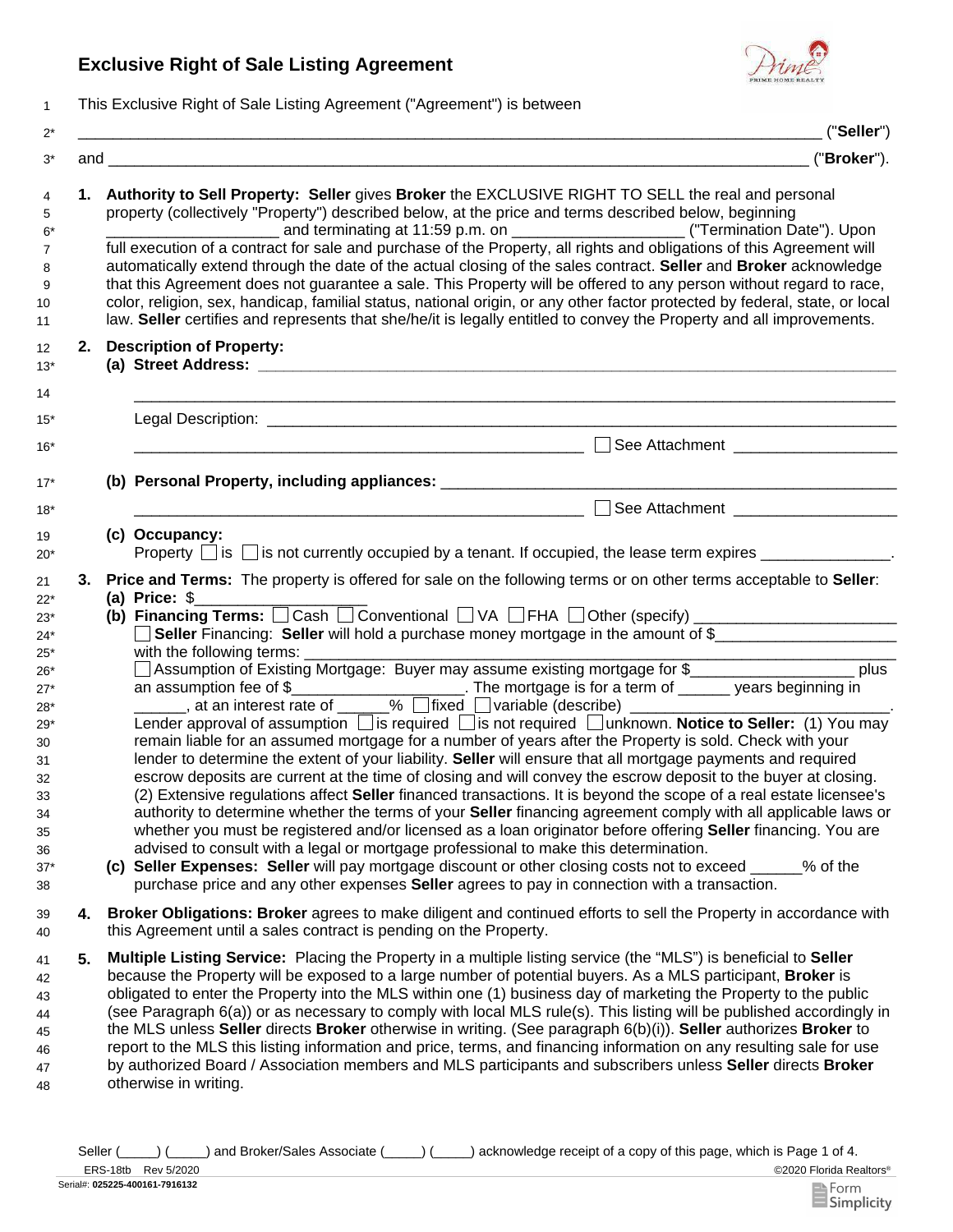## 49 **6. Broker Authority: Seller** authorizes **Broker** to:

- Market the Property to the Public (unless limited in Paragraph 6(b)(i) below): **(a)**
	- **(i)** Public marketing includes, but is not limited to, flyers, yard signs, digital marketing on public facing websites, brokerage website displays (i.e. IDX or VOW), email blasts, multi-brokerage listing sharing networks and applications available to the general public.
	- **(ii) Public marketing also includes marketing the Property to real estate agents outside Broker's office.**
	- Place appropriate transaction signs on the Property, except if Paragraph 6(b)(i) is checked below. **(iii)**
	- **(iv)** Use **Seller's** name in connection with marketing or advertising the Property.
	- \_\_ Display the Property on the Internet except the street address.
- **(b)** Not Publicly Market to the Public/Seller Opt-Out:
	- **(i)** \_\_ **Seller** does not authorize Broker to display the Property on the MLS.
	- **(ii) Seller** understands and acknowledges that if **Seller** checks option 6(b)(i), a For Sale sign will not be placed upon the Property and
	- **(iii) Seller** understands and acknowledges that if **Seller** checks option 6(b)(i), **Broker** will be limited to marketing the Property only to agents within **Broker's** office.

## \_\_\_\_\_\_\_\_\_\_ /\_\_\_\_\_\_\_\_\_\_ **Initials of Seller**

- 66 **(c)** Obtain information relating to the present mortgage(s) on the Property.
- 67 **(d)** Provide objective comparative market analysis information to potential buyers.
- 68\* **(e)** (**Check if applicable**) Use a lock box system to show and access the Property. A lock box does not ensure the Property's security. **Seller** is advised to secure or remove valuables. **Seller** agrees that the lock box is for **Seller's** benefit and releases **Broker**, persons working through **Broker**, and **Broker's** local Realtor Board / Association from all liability and responsibility in connection with any damage or loss that occurs. 72\* Withhold verbal offers. Withhold all offers once **Seller** accepts a sales contract for the Property.
- 73 **(f)** Act as a transaction broker.

69 70 71

50

51 52 53

80\* 81

85 86

87 88

89 90

99 100 101

104 105

- 74 **(g) Virtual Office Websites:** Some real estate brokerages offer real estate brokerage services online. These websites are referred to as Virtual Office Websites ("VOWs"). An automated estimate of market value or reviews and comments about a property may be displayed in conjunction with a property on some VOWs. Anyone who registers on a VOW may gain access to such automated valuations or comments and reviews about any property displayed on a VOW. Unless limited below, a VOW may display automated valuations or comments and reviews about this Property.
	- $\mathbf{L}$ **Seller** does not authorize an automated estimate of the market value of the listing (or a hyperlink to such estimate) to be displayed in immediate conjunction with the listing of this Property.
- **Seller** does not authorize third parties to write comments or reviews about the listing of the Property (or display a hyperlink to such comments or reviews) in immediate conjunction with the listing of this Property. 82\* 83
- 84 **7. Seller Obligations:** In consideration of **Broker's** obligations, **Seller** agrees to:
	- **(a)** Cooperate with **Broker** in carrying out the purpose of this Agreement, including referring immediately to **Broker** all inquiries regarding the Property's transfer, whether by purchase or any other means of transfer.
	- **(b)** Recognize **Broker** may be subject to additional MLS obligations and potential penalties for failure to comply with them.
	- **(c)** Provide **Broker** with keys to the Property and make the Property available for **Broker** to show during reasonable times.
- 91 **(d)** Inform **Broker** before leasing, mortgaging, or otherwise encumbering the Property.
	- **(e)** Indemnify **Broker** and hold **Broker** harmless from losses, damages, costs, and expenses of any nature, including attorney's fees, and from liability to any person, that **Broker** incurs because of (1) **Seller's**  negligence, representations, misrepresentations, actions, or inactions; (2) the use of a lock box; (3) the existence of undisclosed material facts about the Property; or (4) a court or arbitration decision that a broker who was not compensated in connection with a transaction is entitled to compensation from **Broker**. This clause will survive **Broker's** performance and the transfer of title.
- 98 **(f)** Perform any act reasonably necessary to comply with FIRPTA (Section 1445 of the Internal Revenue Code).
	- **(g)** Make all legally required disclosures, including all facts that materially affect the Property's value and are not readily observable or known by the buyer. **Seller** certifies and represents that **Seller** knows of no such material facts (local government building code violations, unobservable defects, etc.) other than the following:
- 102\* \_\_\_\_\_\_\_\_\_\_\_\_\_\_\_\_\_\_\_\_\_\_\_\_\_\_\_\_\_\_\_\_\_\_\_\_\_\_\_\_\_\_\_\_\_\_\_\_\_\_\_\_\_\_\_\_\_\_\_\_\_\_\_\_\_\_\_\_\_\_\_\_\_\_\_\_\_\_\_\_\_\_\_\_\_\_\_ 103 **Seller** will immediately inform **Broker** of any material facts that arise after signing this Agreement.
	- **(h)** Consult appropriate professionals for related legal, tax, property condition, environmental, foreign reporting requirements, and other specialized advice.

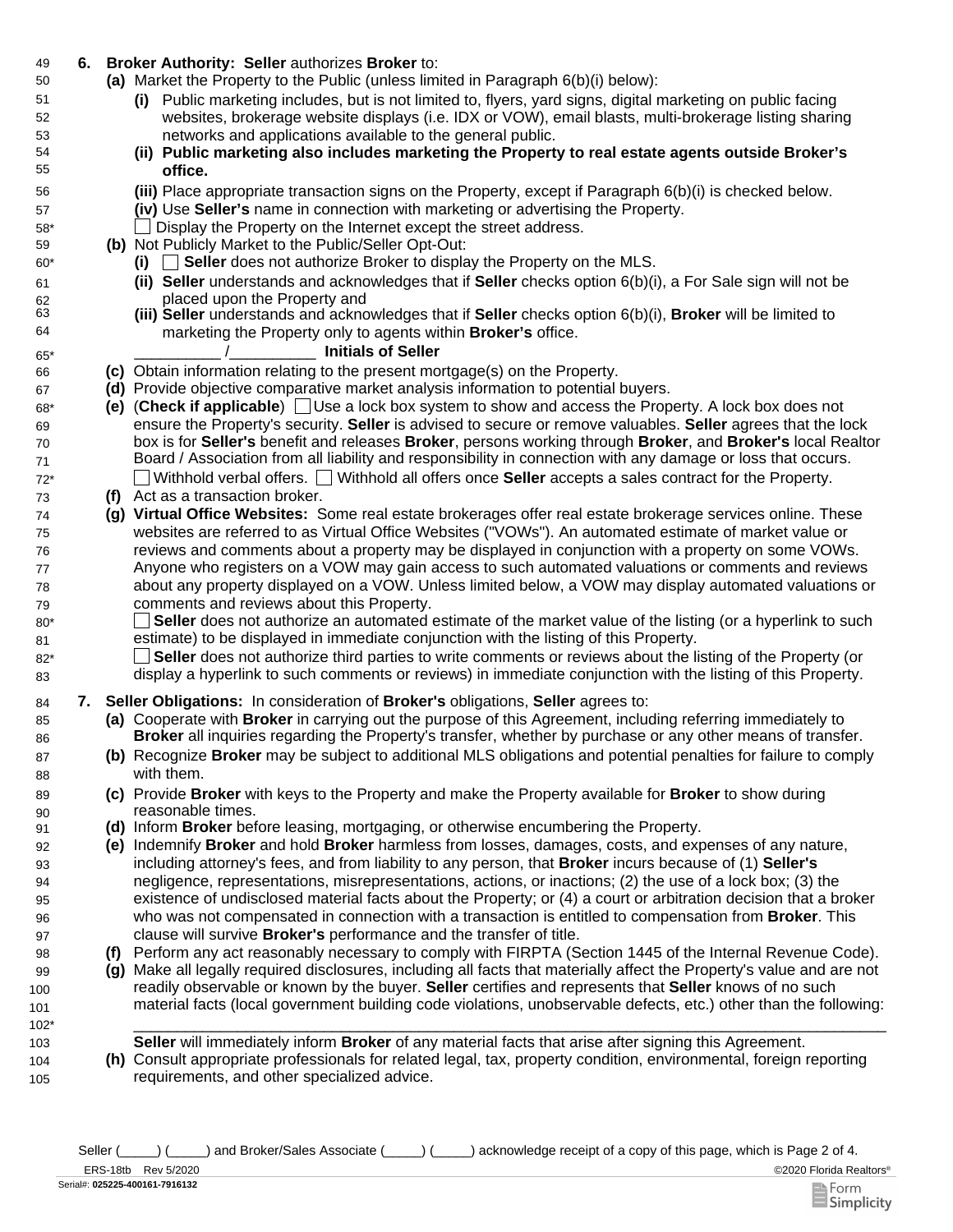- 106 **8. Compensation: Seller** will compensate **Broker** as specified below for procuring a buyer who is ready, willing, 107 108 and able to purchase the Property or any interest in the Property on the terms of this Agreement or on any other terms acceptable to **Seller**. **Seller** will pay **Broker** as follows (plus applicable sales tax):
- $\frac{2.5}{%}$  of the total purchase price plus  $$0.00$   $\degree$  OR \$ $\degree$  \_\_\_\_\_\_\_\_\_\_\_\_\_\_\_\_, no later than the date of closing specified in the sales contract. However, closing is not a prerequisite for **Broker's** fee being earned. 109\* **(a)**  110 111
- **(b)** \_\_\_\_\_\_\_\_\_\_ (\$ or %) of the consideration paid for an option, at the time an option is created. If the option is exercised, **Seller** will pay **Broker** the Paragraph 8(a) fee, less the amount **Broker** received under this subparagraph. 112\* 113 114
- **(c)** \_\_\_\_\_\_\_\_\_\_ (\$ or %) of gross lease value as a leasing fee, on the date **Seller** enters into a lease or agreement to lease, whichever is earlier. This fee is not due if the Property is or becomes the subject of a contract granting an exclusive right to lease the Property. 115\* 116 117
- 118 **(d) Broker's** fee is due in the following circumstances: (1) If any interest in the Property is transferred, whether by 119 120 121 122\* 123 124 125 126 sale, lease, exchange, governmental action, bankruptcy, or any other means of transfer, regardless of whether the buyer is secured by **Seller**, **Broker**, or any other person. (2) If **Seller** refuses or fails to sign an offer at the price and terms stated in this Agreement, defaults on an executed sales contract, or agrees with a buyer to cancel an executed sales contract. (3) If, within \_\_\_\_\_\_ days after Termination Date ("Protection Period"), **Seller** transfers or contracts to transfer the Property or any interest in the Property to any prospects with whom **Seller**, **Broker**, or any real estate licensee communicated regarding the Property before Termination Date. However, no fee will be due **Broker** if the Property is relisted after Termination Date and sold through another broker.
- 127\* **(e) Retained Deposits:** As consideration for **Broker's** services, **Broker** is entitled to receive \_\_\_\_\_\_% (50% if 128 129 left blank) of all deposits that **Seller** retains as liquidated damages for a buyer's default in a transaction, not to exceed the Paragraph 8(a) fee.
- 130 **9.**  131 132  $133^*$   $\times$   $\boxed{\times}$  0% of the purchase price or \$\_\_\_\_\_\_\_\_\_\_\_\_\_\_\_\_\_ to a single agent for the buyer;  $\boxed{\times}$   $\boxed{2.5}$ % of the 134\* purchase price or \$\_\_\_\_\_\_\_\_\_\_\_\_\_\_\_\_\_ to a transaction broker for the buyer; and  $\boxed{\mathbf{X}}$  \_\_\_\_\_0% of the purchase 135\* price or \$\_\_\_\_\_\_\_\_\_\_\_\_\_\_\_\_\_ to a broker who has no brokerage relationship with the buyer. 136\* 
None of the above. (If this is checked, the Property cannot be placed in the MLS.) **Cooperation with and Compensation to Other Brokers: Notice to Seller:** The buyer's broker, even if compensated by **Seller** or **Broker**, may represent the interests of the buyer. **Broker's** office policy is to cooperate with all other brokers except when not in **Seller's** best interest and to offer compensation in the amount of  $0\%$  of the purchase
- 137 **10. Brokerage Relationship: Broker** will act as a transaction broker. **Broker** will deal honestly and fairly; will account 138 139 140 141 for all funds; will use skill, care, and diligence in the transaction; will disclose all known facts that materially affect the value of the residential property which are not readily observable to the buyer; will present all offers and counteroffers in a timely manner unless directed otherwise in writing; and will have limited confidentiality with **Seller** unless waived in writing.
- 142 **11. Conditional Termination:** At **Seller's** request, **Broker** may agree to conditionally terminate this Agreement. If 143 144\* **Broker** agrees to conditional termination, **Seller** must sign a withdrawal agreement, reimburse **Broker** for all direct expenses incurred in marketing the Property, and pay a cancellation fee of \$ plus
- 145 146 147 148 applicable sales tax. **Broker** may void the conditional termination, and **Seller** will pay the fee stated in Paragraph 8(a) less the cancellation fee if **Seller** transfers or contracts to transfer the Property or any interest in the Property during the time period from the date of conditional termination to Termination Date and Protection Period, if applicable.
- 149 **12. Dispute Resolution:** This Agreement will be construed under Florida law. All controversies, claims, and other 150 151 152 153 154\* 155 156 157 158 159 matters in question between the parties arising out of or relating to this Agreement or the breach thereof will be settled by first attempting mediation under the rules of the American Mediation Association or other mediator agreed upon by the parties. If litigation arises out of this Agreement, the prevailing party will be entitled to recover reasonable attorney's fees and costs, unless the parties agree that disputes will be settled by arbitration as follows: **Arbitration:** By initialing in the space provided, **Seller** (\_\_\_\_) (\_\_\_\_), Sales Associate (\_\_\_\_), and **Broker** (\_\_\_\_) agree that disputes not resolved by mediation will be settled by neutral binding arbitration in the county in which the Property is located in accordance with the rules of the American Arbitration Association or other arbitrator agreed upon by the parties. Each party to any arbitration (or litigation to enforce the arbitration provision of this Agreement or an arbitration award) will pay its own fees, costs, and expenses, including attorney's fees, and will equally split the arbitrator's fees and administrative fees of arbitration.
- 161 160 **Miscellaneous:** This Agreement is binding on **Seller's** and **Broker's** heirs, personal representatives, **13.**administrators, successors, and assigns. **Broker** may assign this Agreement to another listing office. This